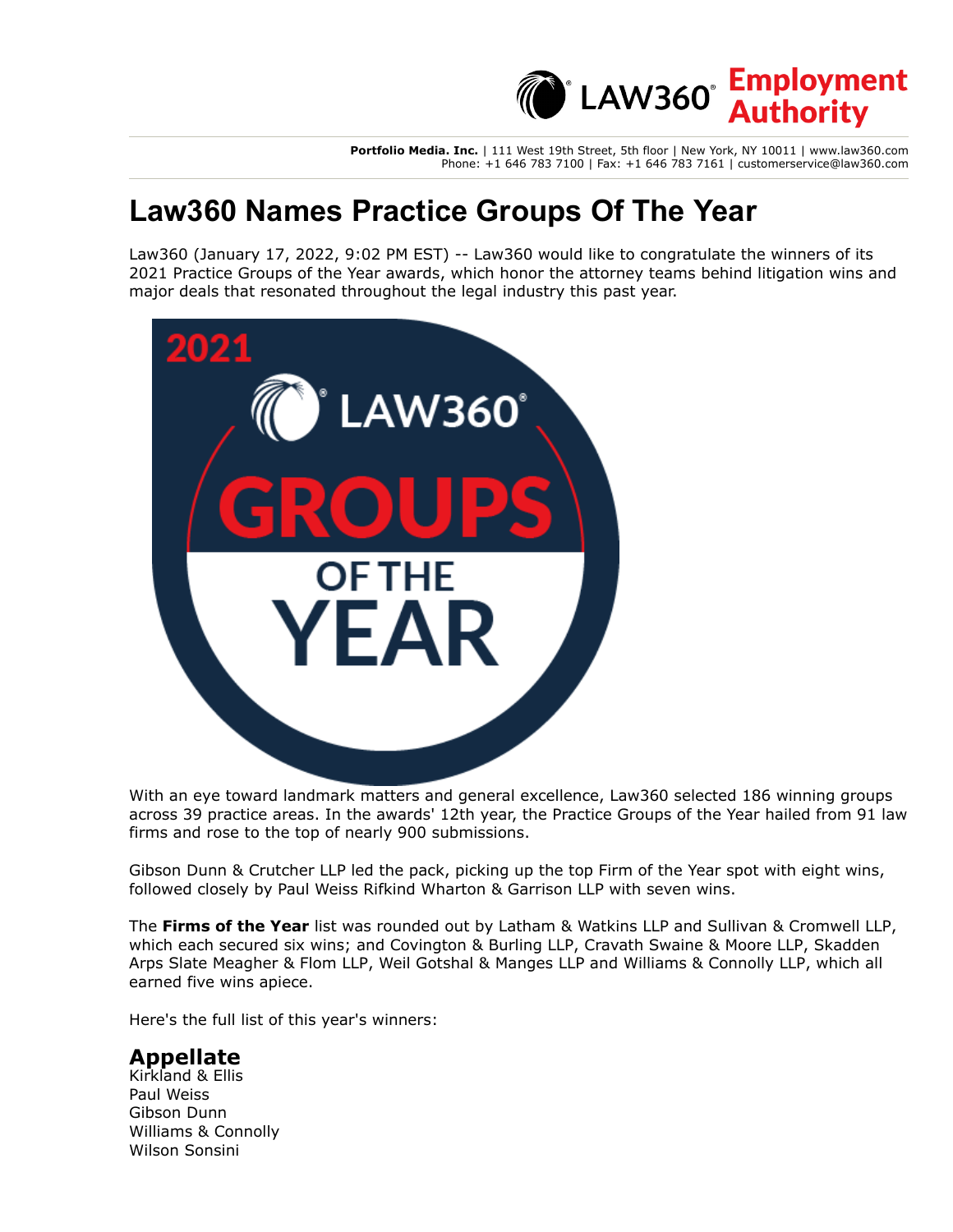### **Banking**

Davis Polk Mayer Brown Paul Weiss Quinn Emanuel Sullivan & Cromwell

#### **Bankruptcy**

Norton Rose Milbank Weil Gotshal Davis Polk Pachulski Stang

#### **Benefits**

Zuckerman Spaeder Mayer Brown Cohen Milstein Keller Rohrback

### **Cannabis**

Fox Rothschild Jenner & Block Dentons Greenspoon Marder Dorsey & Whitney

### **Capital Markets**

Ropes & Gray Wilson Sonsini Latham Fenwick & West Davis Polk

### **Class Action**

Paul Weiss Hagens Berman Cohen Milstein Quinn Emanuel Gibson Dunn Simmons Hanly

## **Competition**

Cravath Morgan Lewis Hagens Berman Shearman & Sterling Gibson Dunn Winston & Strawn

### **Compliance**

Covington & Burling Cravath

### **Construction**

King & Spalding Cozen O'Connor Troutman Pepper Jones Day

## **Cybersecurity and Privacy**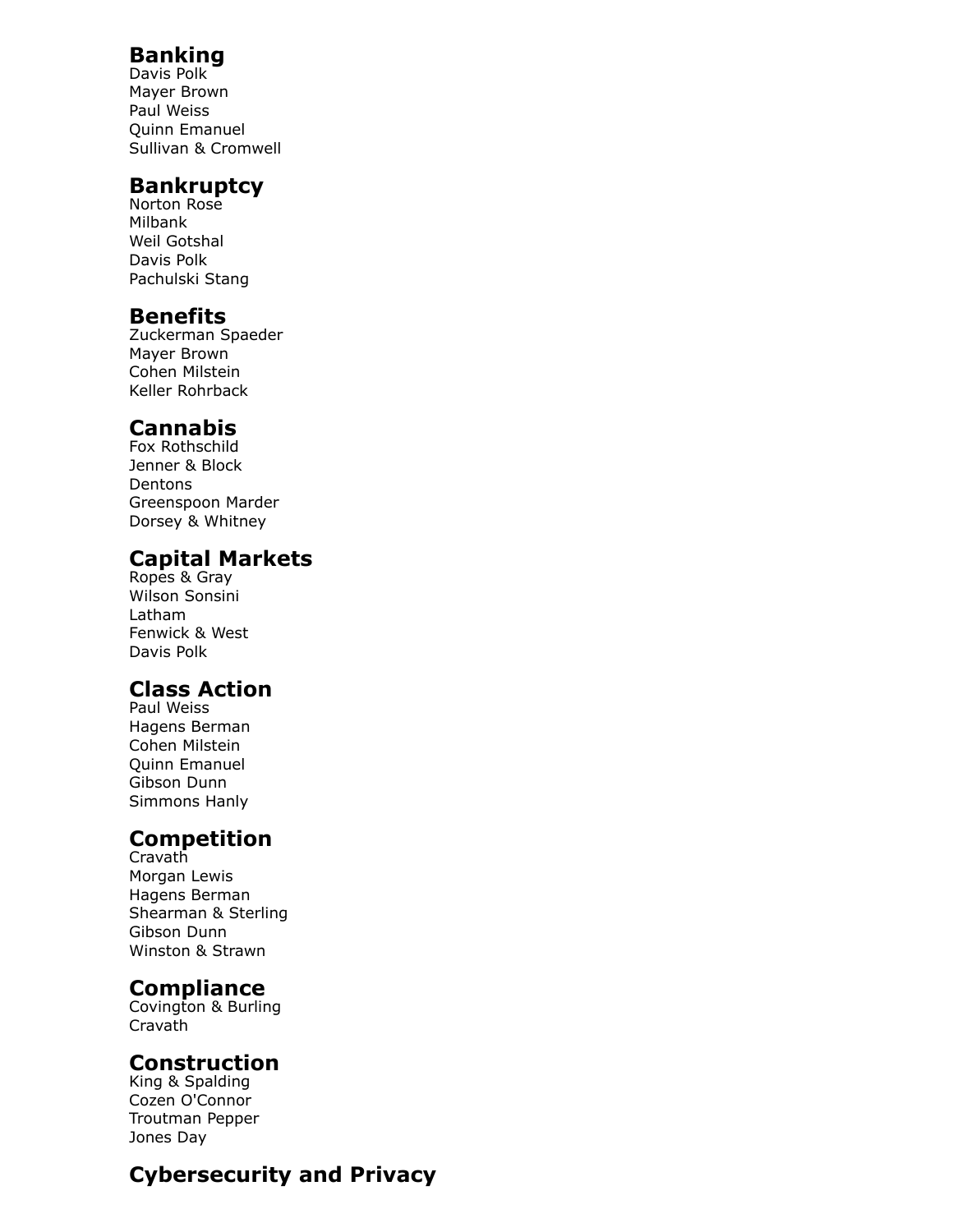Covington & Burling DiCello Levitt Susman Godfrey Shook Hardy Hausfeld

#### **Employment**

Cohen Milstein Gibson Dunn Seyfarth Shaw Jones Day Sanford Heisler

### **Energy**

- Holland & Knight Skadden Troutman Pepper Vinson & Elkins Latham Baker Botts **Environmental**
- Hunton Sheppard Mullin Susman Godfrey Mayer Brown Baker Botts

### **Fintech**

Cravath Paul Hastings King & Spalding

# **Fund Formation**

Debevoise Simpson Thacher Dentons Mattos Filho Fried Frank

### **Government Contracts**

Jenner & Block WilmerHale Arnold & Porter Bradley Arant Wiley Rein Crowell & Moring

# **Health Care**

McDermott Sheppard Mullin Ropes & Gray Morgan Lewis Williams & Connolly

### **Hospitality**

Cadwalader Jeffer Mangels Greenberg Traurig

#### **Insurance**

Cohen Ziffer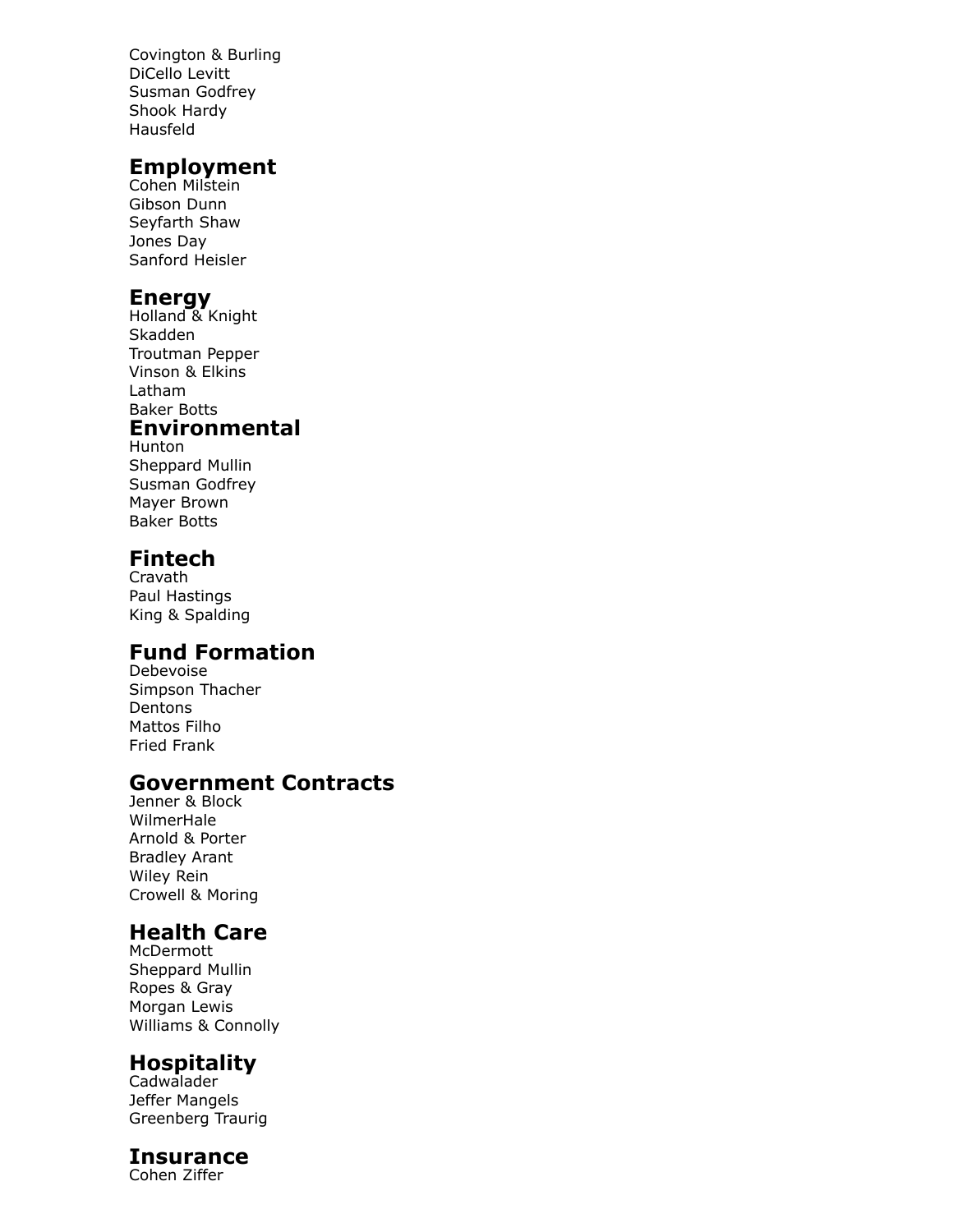Pasich Anderson Kill O'Melveny Dentons Wiley Rein

## **Intellectual Property**

Irell DLA Piper Kramer Levin Fish & Richardson Latham

# **International Arbitration**

Debevoise King & Spalding Quinn Emanuel Freshfields Skadden

## **International Trade**

Crowell & Moring Wiley Rein Akin Gump Kelley Drye Hogan Lovells

### **Life Sciences**

Covington & Burling Gibson Dunn Williams & Connolly Paul Weiss

### **Media & Entertainment**

Gibson Dunn Sullivan & Cromwell Paul Weiss Williams & Connolly Jenner & Block

## **Mergers & Acquisitions**

Cravath Latham Wachtell Sullivan & Cromwell Paul Weiss Debevoise

# **Private Equity**

Skadden Morrison & Foerster Simpson Thacher Weil Gotshal

## **Product Liability**

Faegre Drinker Keller Rohrback Girard Sharp Motley Rice Greenberg Traurig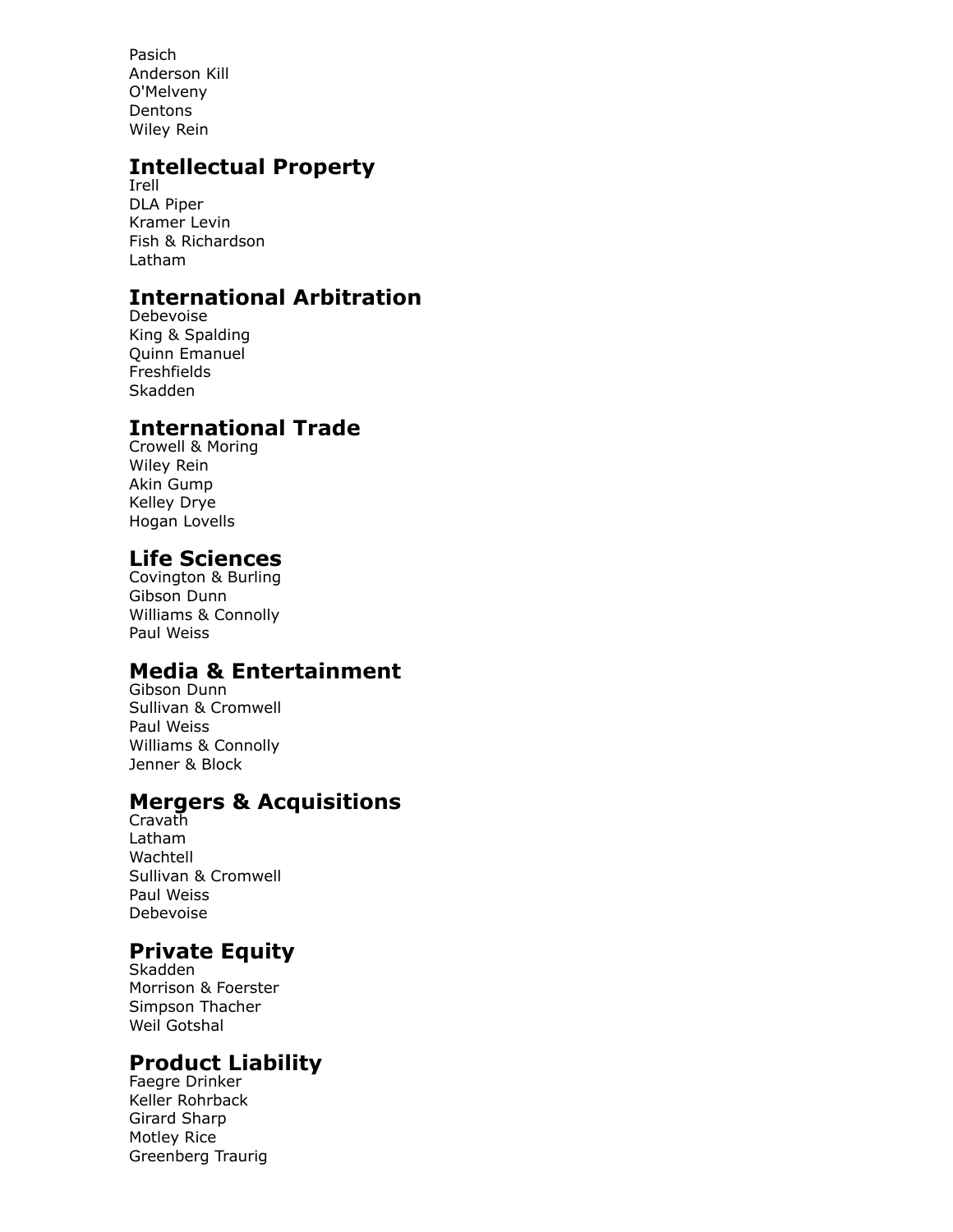### **Project Finance**

Ballard Spahr McDermott O'Melveny Nossaman Kirkland & Ellis

#### **Real Estate**

Hogan Lovells Weil Gotshal Kasowitz Benson Sullivan & Cromwell Simpson Thacher Kirkland & Ellis

#### **Securities**

Labaton Sucharow Wachtell Skadden Weil Gotshal Motley Rice

### **Sports & Betting**

**Orrick** Hogan Lovells Winston & Strawn Duane Morris Covington & Burling

#### **Structured Finance**

Cadwalader **Dentons** Sidley Austin Mayer Brown

## **Tax**

Skadden Latham Baker McKenzie Sullivan & Cromwell Weil Gotshal

## **Technology**

Paul Weiss Covington & Burling Ropes & Gray Cravath Gibson Dunn

### **Telecommunications**

Steptoe & Johnson Wiley Rein Simpson Thacher

## **Transportation**

Dykema Sullivan & Cromwell King & Spalding

#### **Trials**

Gibbs & Bruns